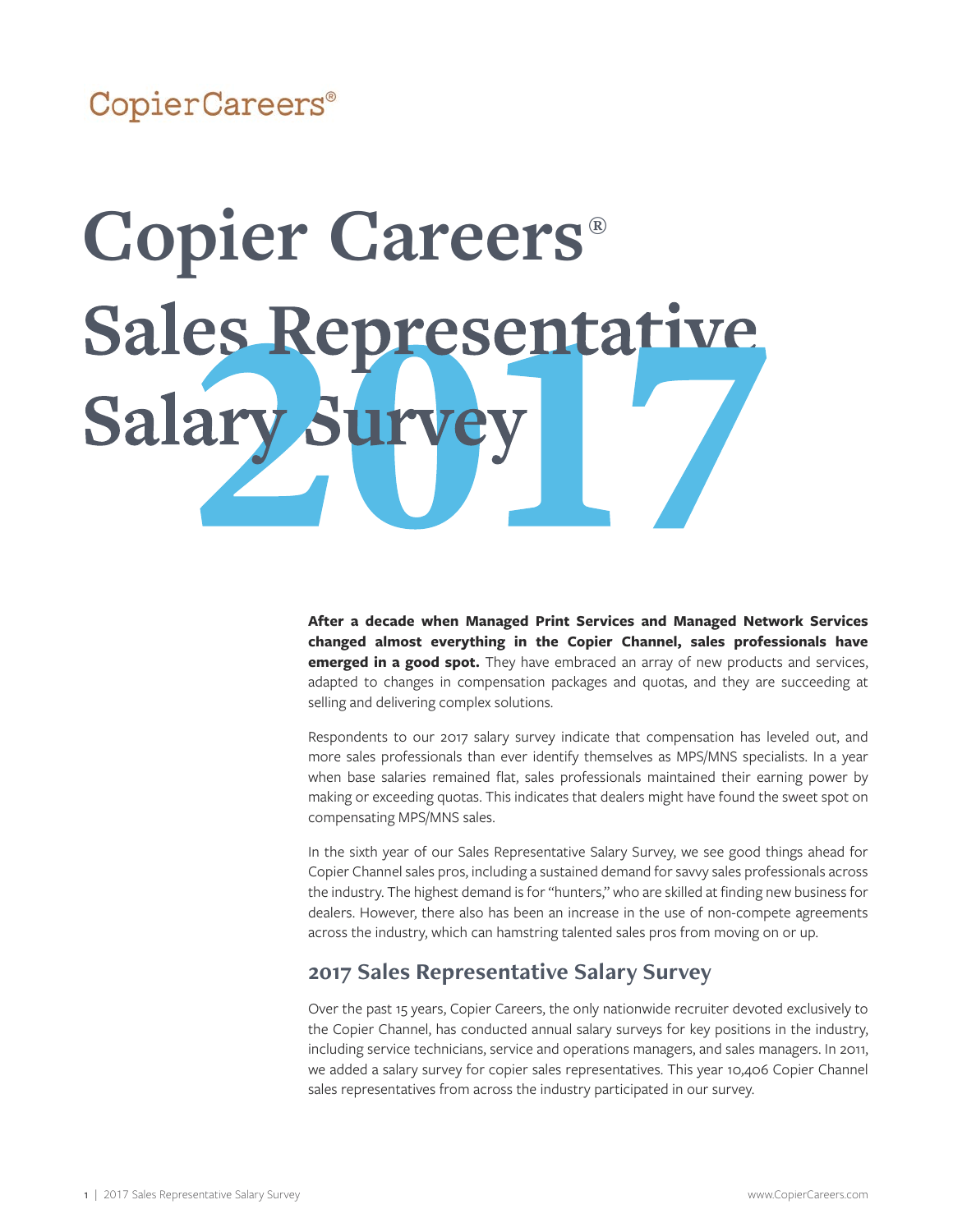# 10,406

# **COPIER CHANNEL SALESPEOPLE PARTICIPATED IN OUR 2017 SURVEY**

#### **Copier Sales Representatives by the Numbers**

With Managed Print Services (MPS) and Managed Network Services (MNS) here to stay, sales reps are at the heart of an industry that has experienced incredible growth and the advent of a plethora of new services and solutions in the past decade. Sales pros from all types and sizes of copier businesses in the Copier Channel responded to this year's survey. Respondents included:

- 1,934 Account Executives
- 1,965 Named Account Managers
- 1,025 Senior Account Executives
- 1,010 Major Account Managers
- 409 Government Account Managers
- 309 National Account Managers
- 3,754 MPS/Solution Sales Representatives

**Over the six years this survey has been conducted, the number of sales professionals who identify themselves as account executives has declined, but there has been an increase in those who identify as MPS/Solutions Specialists. Account Executives aren't leaving the industry, but they have begun to describe their skills and work responsibilities in a different category in the now IT-solutionsbased industry.** 



2011 2012 2013 2014 2015 2016 2017

#### *Total Average Compensation, All Job Titles*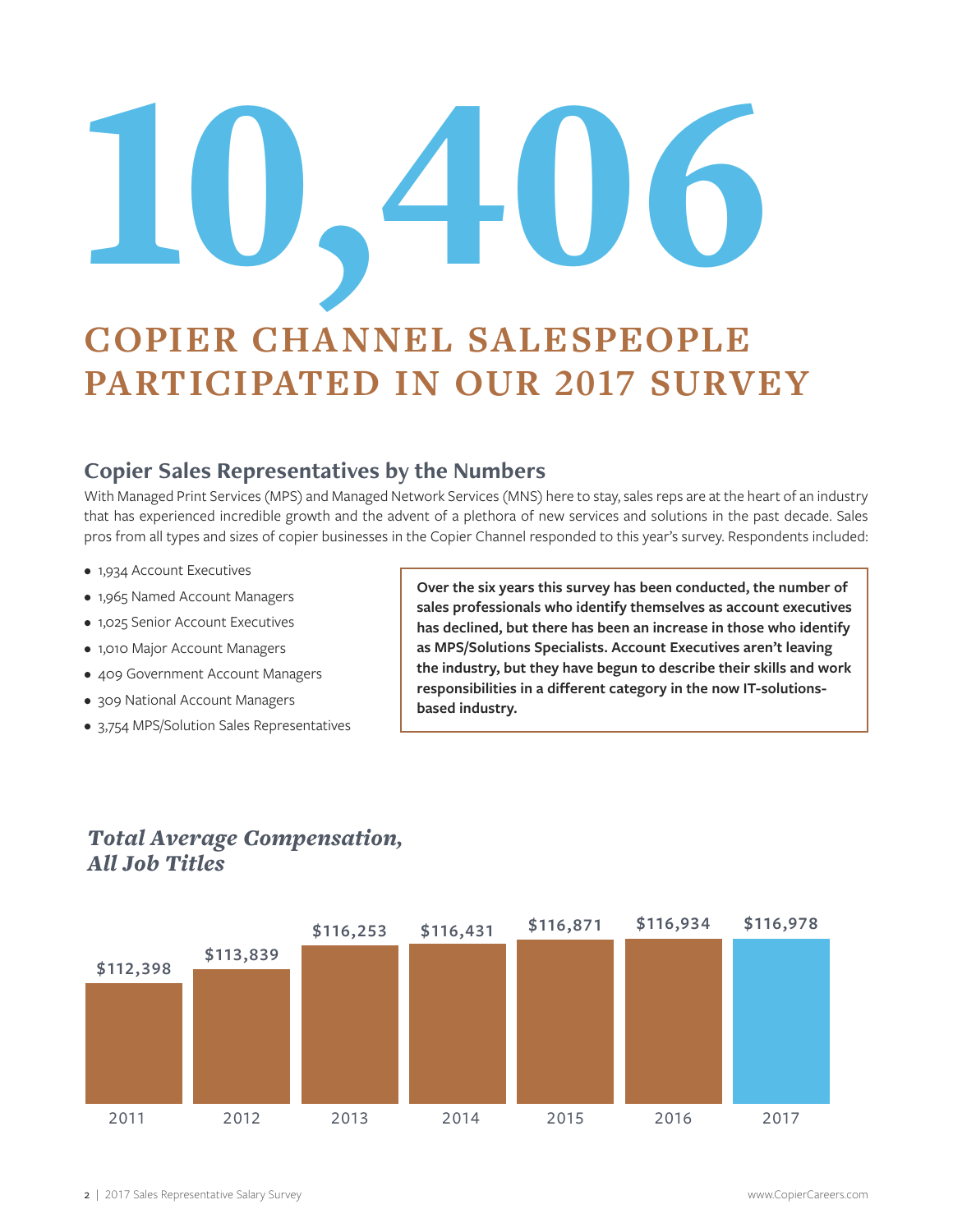# *" It's all about balance. Dealers set the base salary low enough to keep sales reps motivated to keep selling."*

#### **Compensation Remains Flat but Signals Stability**

In 2017, respondents to our salary survey indicated that the needle barely moved on total compensation across all sales job titles. This mirrors results of last year's survey, but it also shows no significant dip in total compensation for 2017:

- The **average annual base salary** for copier sales professionals was **\$48,912**, an increase of a little over \$20 from 2016
- The **average sales rep** commission reached **\$68,066**, an increase of \$23.43 since last year
- The **average total compensation** increased to **\$116,977**, which is \$43.57 more than in 2016

Across individual sales job titles, compensation also remained flat in 2017:

- **Major Account Managers** again reported the highest average income, \$131,303, an increase of \$5 over last year
- **Government Account Managers** reported the second highest average income, \$125,974, down \$2 from last year
- **MPS/Solution Sales Representatives** made \$111 more than last year for an average compensation of \$121,963
- **National Account Managers** reported an average increase of \$5 and an average income of \$121,428
- **Senior Account Executives** reported a \$27 increase to bring average compensation to \$118,397
- **Named Account Managers** took home on average an additional \$18 for an average income of \$109,759
- **Account Executives** had an average increase of \$141, bringing average compensation to \$90,021

#### *Total Average Compensation, By Job Title*

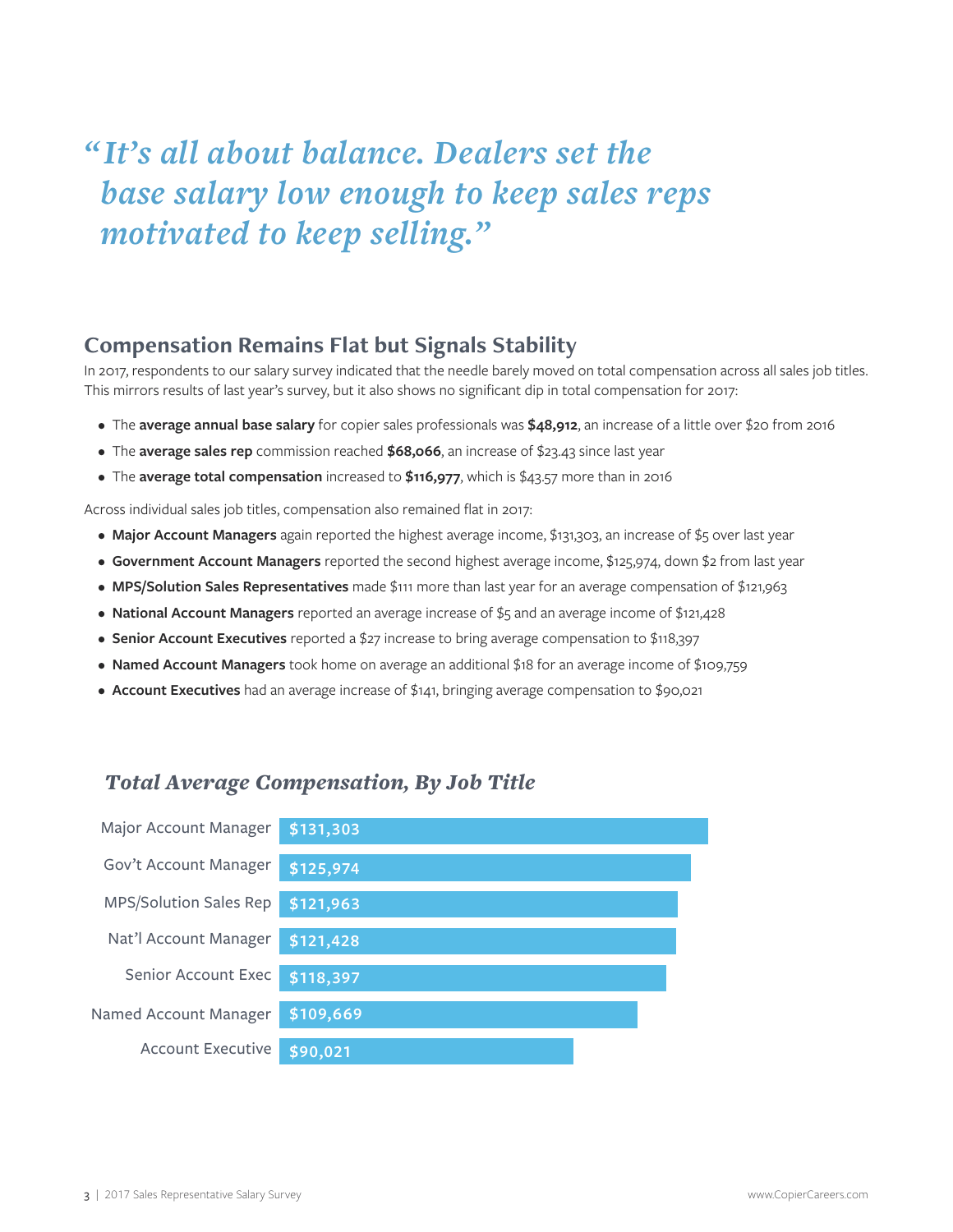#### **Quotas Remain Steady and Within Reach**

Across the industry, competition has lowered profit margins, and that has had a direct effect on compensation. For sales reps that means they have to sell more. Responses to the 2017 salary survey indicate that sales representatives are doing just that.

"These people are hitting their quotas, so they are doing well," said Paul Schwartz, president of Copier Careers. "They are reporting pretty healthy quota numbers."

#### **2017 Average Monthly Quota**

| <b>MPS/Solutions Sales Rep</b> | \$46,031 | $+ $211$ |
|--------------------------------|----------|----------|
| Named Account Manager          | \$59,992 | $-56$    |
| <b>Account Executive</b>       | \$37,622 | $-527$   |
| <b>Overall Average Quota</b>   | \$47,822 | $+ $59$  |

Jessica Crowley, business development manager and senior recruiter at Copier Careers, said there are a couple of factors that have kept compensation flat over the past couple of years.

"It's all about balance. Dealers set the base salary low enough to keep sales reps motivated to keep selling," she said. "Sales reps aren't in it for the base salary, they're in it for the total compensation package."

Crowley said part of the compensation dance is that sales reps and the dealers are also still figuring out how to separate themselves from the crowd, when dealers across the industry are offering very similar MPS and MNS products and services. The competition drives down margins and affects sales. Even so, Crowley said that she finds that sales reps are fairly happy with their opportunities and compensation overall.

"Sales reps know that they have options, and if they can sell, they know they can go somewhere else," she said. "Often, they aren't actively looking to make a change, but they will consider an interesting offer."

#### *Salary vs. Commission*

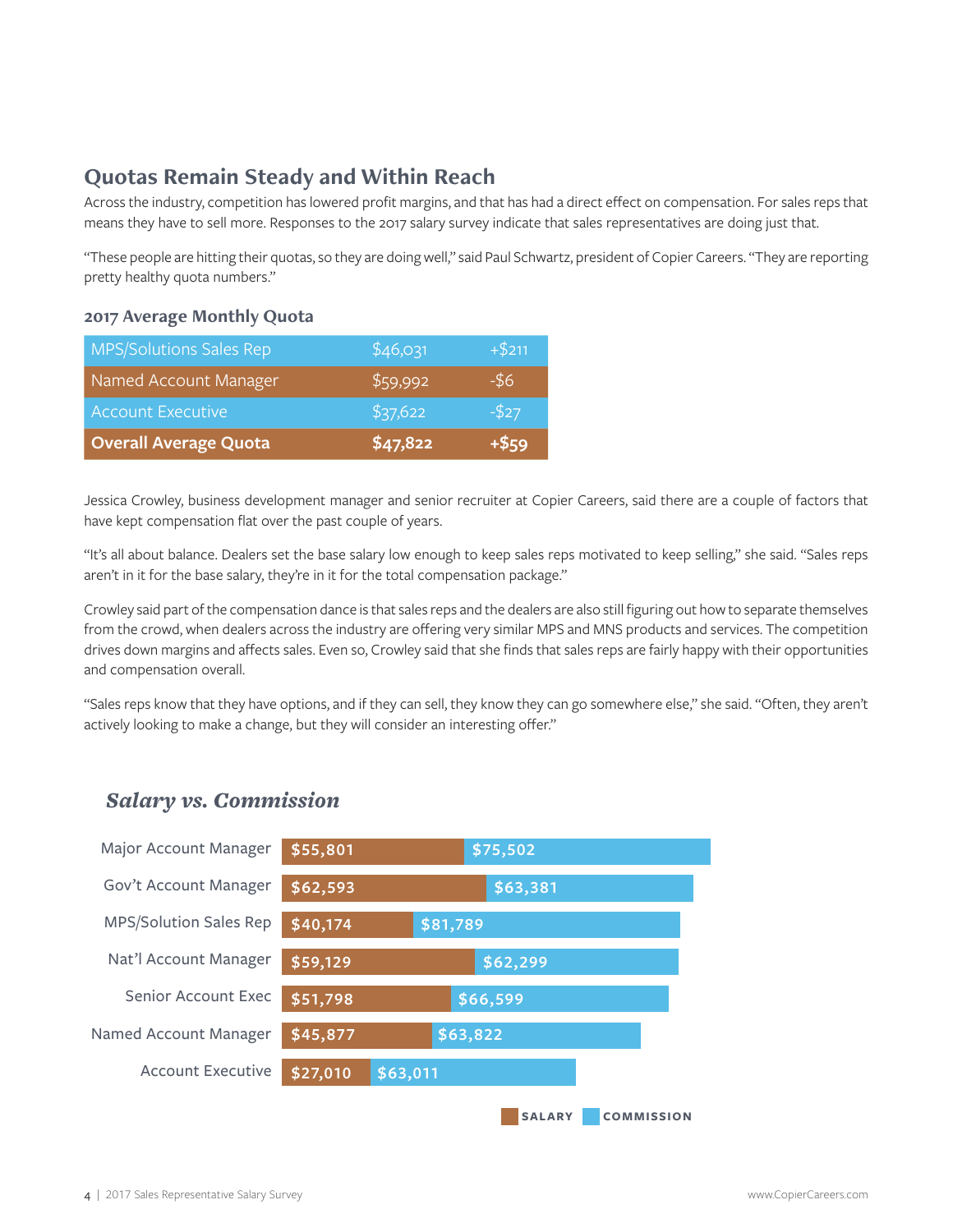*"For experienced sales reps, compensation is a measure of their sales success. They want a potential employer to have that information."* 

**Adding to the complexity of recruiting in the Copier Channel in the past couple of years are two issues that can make vetting and placing a candidate more difficult: non-compete agreements and state laws that restrict employers from asking candidates about salary history.** 

Even though non-compete agreements aren't new to the Copier Channel, recruiters at Copier Careers report hearing about them more frequently in recent years, with terms that are more stringent than before.

According to a recent article in [Fortune](http://fortune.com/2016/05/25/non-compete-agreements-are-bad/) magazine, 47 states now allow non-compete agreements, which can make placing candidates a bit trickier at times.

"We always advise applicants and potential employers to have legal counsel review a non-compete," Schwartz said, noting that in general non-compete agreements are an effort by businesses to hang onto great sales reps and to guard hard-won territory.

"The employer's side is that they have invested in you. You developed your skills and customer relationships with their organization, and they don't want you to take a book of business and walk out the door," he said. "On the other hand, telling a departing employee that they can't work in the field for years is unreasonable."

To address the issue, recruiters at Copier Careers work to find a place where clients and candidates get something of what they need.

"We have seen compensation packages that pay a past employer a fee in order to release them from a non-compete agreement," Schwartz said.

Another variable that can slow or complicate the recruiting process are laws in some states and local jurisdictions that deny employers the right to inquire about a candidate's salary history.

"It has to do with gender equity and equal pay, and we appreciate those concerns," Schwartz said. "For employers, sales reps are judged on what they have earned and what they have produced. Screening candidates for sales positions can be quite a challenge for employers, when they can't ascertain a candidate's past earnings."

A recent article in [Forbes](https://www.forbes.com/sites/reneemorad/2017/07/31/job-interview-will-the-salary-history-question-become-extinct/#672af24827dd) says "the salary question" can have a tendency to hold down earnings, especially for candidates trying to advance to a new level or role. But for experienced sales reps, compensation is a measure of their sales success. They want a potential employer to have that information.

"Our job is to get an understanding of the candidate's overall training and experience and past success to determine if it aligns with what the employer is offering," Crowley said. "I don't want to waste the candidate's time or my client's time if their expectations don't match."

Short of being able to ask about salary history, our recruiters find other metrics to measure a candidate's productivity and success, such as a monthly quota and performance against that goal, to demonstrate whether or not the candidate has the qualifications to move forward in a search.